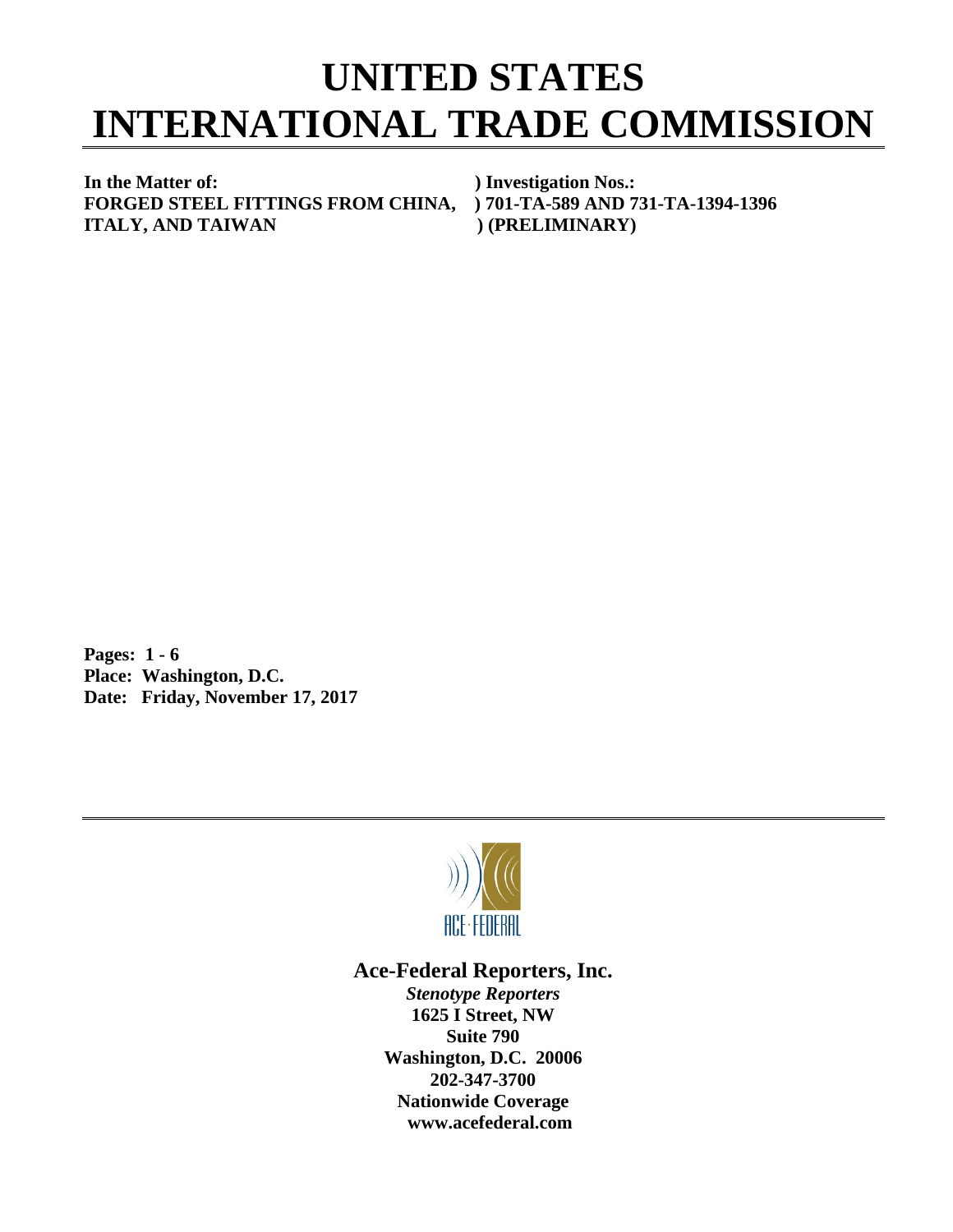1 THE UNITED STATES INTERNATIONAL TRADE COMMISSION 2 In the Matter of: ) Investigation Nos.: 3 ) 701-TA-589 and 731-TA-1394-1396 4 FORGED STEEL FITTINGS ) (PRELIMINARY) 5 FROM CHINA, ITALY, ) 6 AND TAIWAN ) 7 8 Friday, November 17, 2017 9 Main Hearing Room (Room 101) 10 U.S. International 11 Trade Commission 12 500 E Street, S.W. 13 Washington, D.C. 14 The meeting, commenced, pursuant to notice, at 15 11:00 a.m., before the Commissioners of the United States 16 International Trade Commission, the Honorable Rhonda K. 17 Schmidtlein, presiding. 18 APPEARANCES: 19 On behalf of the International Trade Commission: 20 Commissioners: 21 RHONDA K. SCHMIDTLEIN, CHAIRMAN (presiding) 22 DAVID S. JOHANSON, VICE CHAIRMAN 23 IRVING A. WILLIAMSON, COMMISSIONER 24 MEREDITH M. BROADBENT, COMMISSIONER (via 25 telephone)

Ace-Federal Reporters, Inc.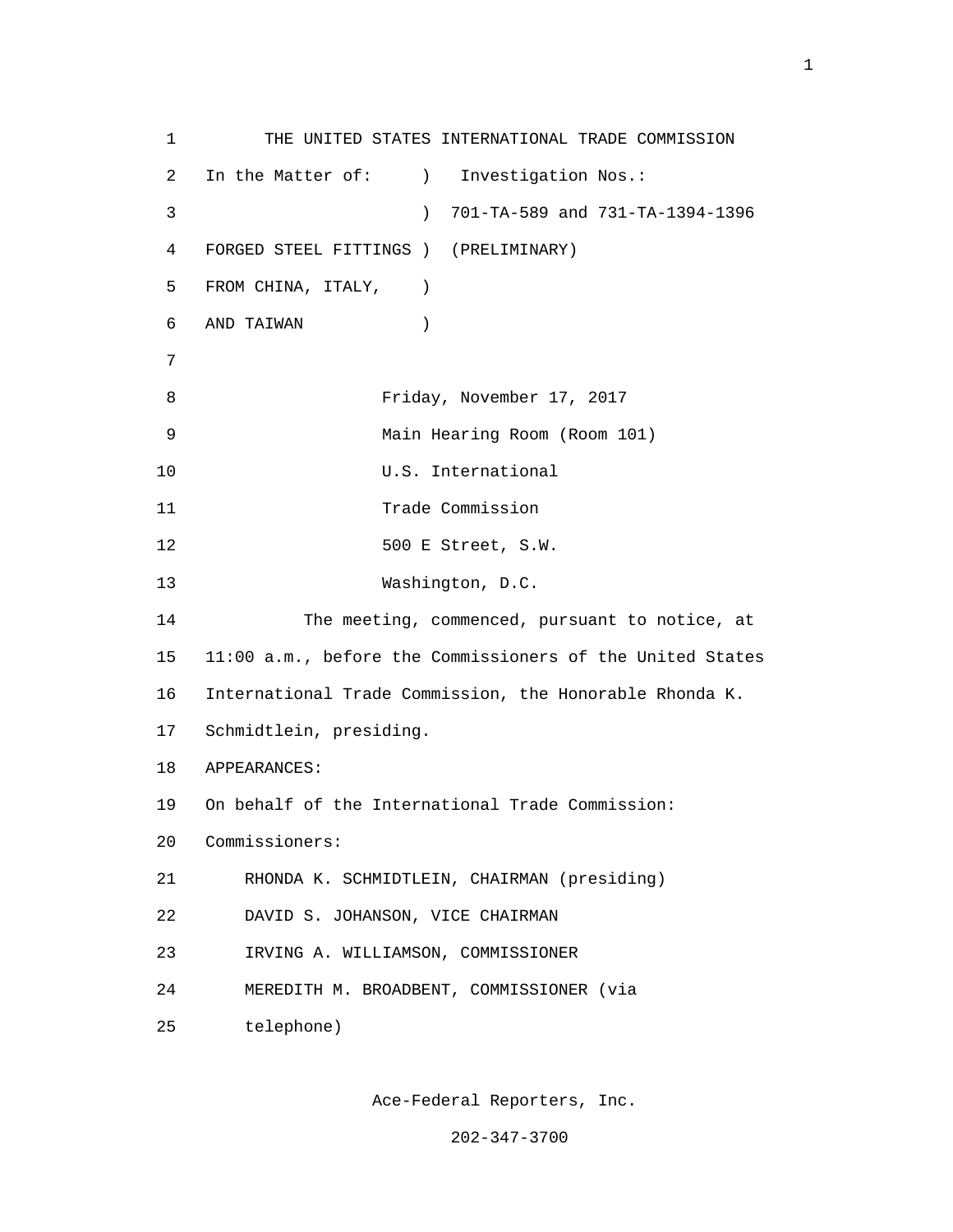1 APPEARANCES (Continued)

2 Staff:

| 3              | AMELIA SHISTER, INVESTIGATOR                  |
|----------------|-----------------------------------------------|
| $\overline{4}$ | KAREN TAYLOR, INTERNATIONAL TRADE ANALYST     |
| 5              | JENNIFER BRINCKHAUS, ACCOUNTANT/AUDITOR       |
| 6              | TAMARA GUREVICH, INTERNATIONAL ECONOMIST      |
| 7              | PATRICK GALLAGHER, ATTORNEY/ADVISOR           |
| 8              | DOUGLAS CORKRAN, SUPERVISORY INVESTIGATOR     |
| 9              |                                               |
| 10             |                                               |
| 11             | SHARON BELLAMY, RECORDS MANAGEMENT SPECIALIST |
| 12             |                                               |
| 13             |                                               |
| 14             |                                               |
| 15             |                                               |
| 16             |                                               |
| 17             |                                               |
| 18             |                                               |
| 19             |                                               |
| 20             |                                               |
| 21             |                                               |
| 22             |                                               |
| 23             |                                               |
| 24             |                                               |
| 25             |                                               |

Ace-Federal Reporters, Inc.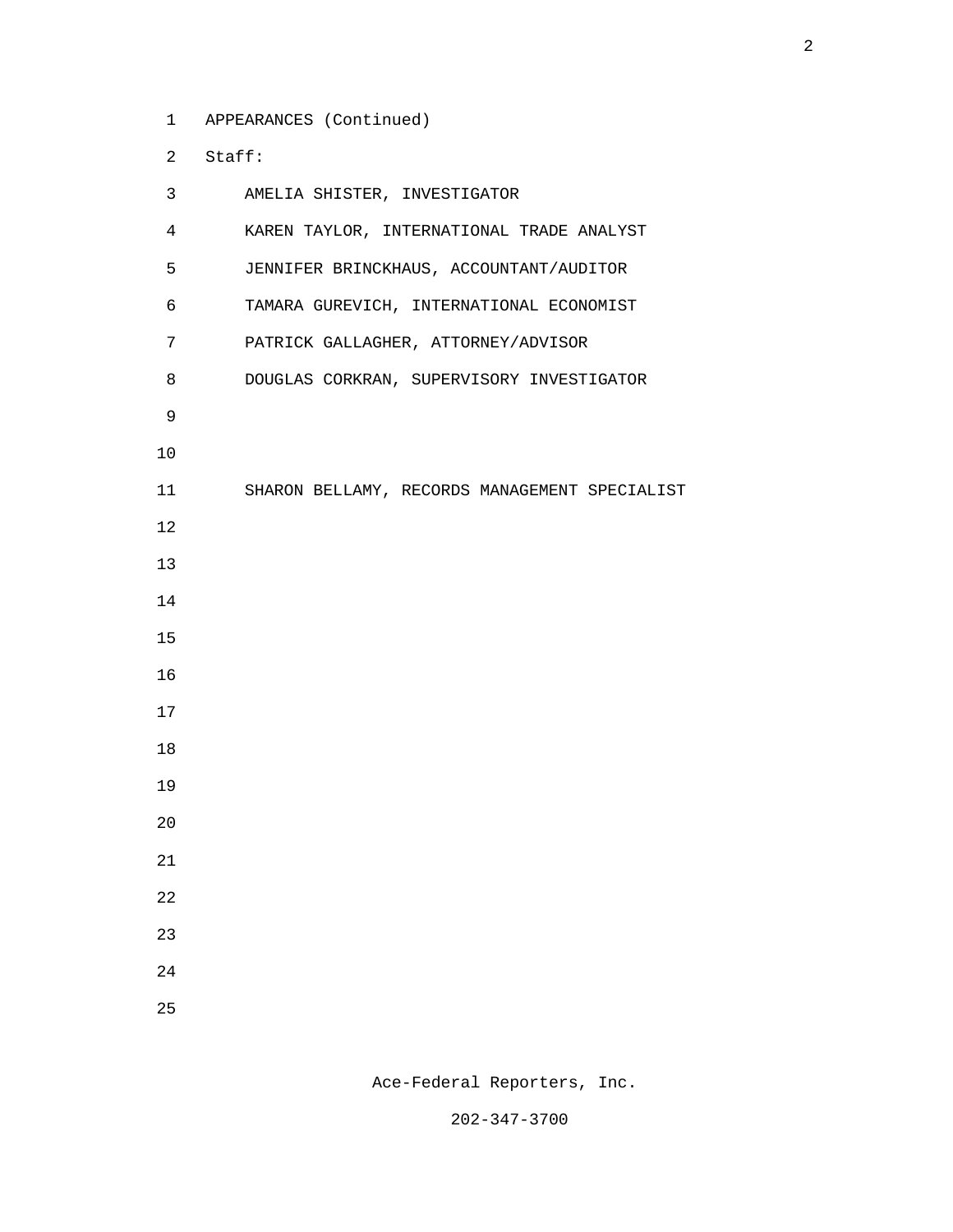| 1  | P R O C E E D I N G S                                       |
|----|-------------------------------------------------------------|
| 2  | (11:01 a.m.)                                                |
| 3  | CHAIRMAN SCHMIDTLEIN: Good morning. This meeting            |
| 4  | of the U.S. International Trade Commission will now come to |
| 5  | order.                                                      |
| 6  | Welcome to Commissioner Broadbent who is                    |
| 7  | participating by telephone.                                 |
| 8  | COMMISSIONER BROADBENT (By Phone): Thank you.               |
| 9  | CHAIRMAN SCHMIDTLEIN: I understand that there are           |
| 10 | no agendas for future meetings, minutes, Ratification       |
| 11 | Lists, or Outstanding Action Jackets to consider.           |
| 12 | Next we turn to the vote in the Preliminary Phase           |
| 13 | of Investigation Numbers 701-TA-589 and 731-TA-1394 through |
| 14 | 1396 concerning imports of forged steel fittings from       |
| 15 | China, Italy, and Taiwan.                                   |
| 16 | Welcome to Mr. Corkran and the staff who                    |
| 17 | participated in these investigations.                       |
| 18 | Are there any questions for the staff?                      |
| 19 | (No response.)                                              |
| 20 | CHAIRMAN SCHMIDTLEIN: Are there any additions or            |
| 21 | corrections to the staff report?                            |
| 22 | MR. CORKRAN: Douglas Corkran, Office of                     |
| 23 | Investigations. Thank you, Madam Chairman. Staff proposes   |
| 24 | that the staff report be revised in accordance with         |
| 25 | Memorandum INV PP148 dated November 15th, 2017. Staff has   |

Ace-Federal Reporters, Inc.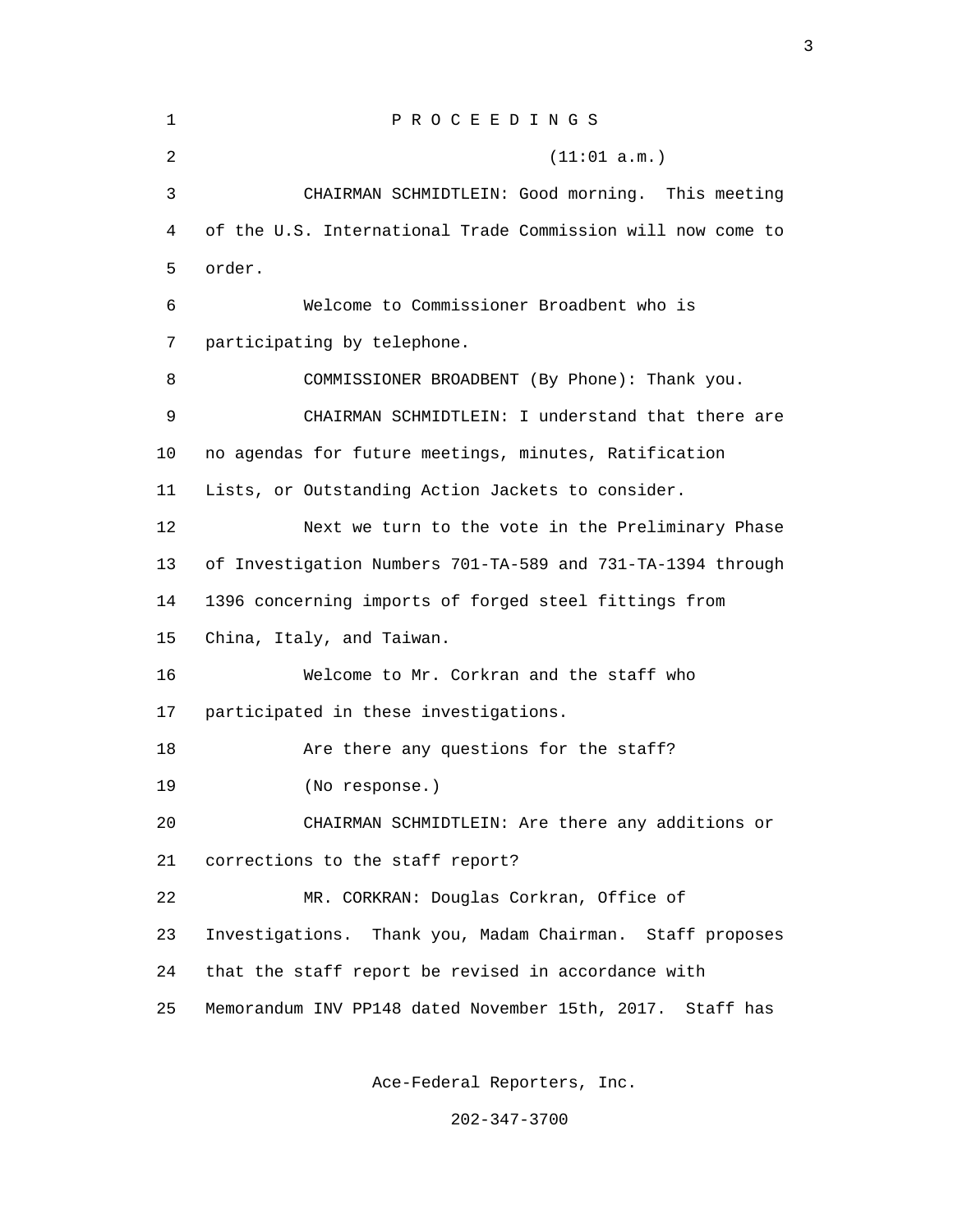1 no other revisions to the staff report. However, it is my 2 privilege to introduce Ms. Tamara Gurevich, our economist 3 who is working on her very first case. 4 CHAIRMAN SCHMIDTLEIN: Welcome. 5 Is there any objection to approval of the staff 6 report as revised? 7 (No response.) 8 CHAIRMAN SCHMIDTLEIN: Hearing none, it is 9 approved. 10 Madam Secretary, will you please call the roll. 11 MS. BELLAMY: Commissioner Johanson. 12 COMMISSIONER JOHANSON: I vote in the affirmative. 13 MS. BELLAMY: Commissioner Williamson. 14 COMMISSIONER WILLIAMSON: I vote in the 15 affirmative. 16 MS. BELLAMY: Commissioner Broadbent. 17 COMMISSIONER BROADBENT (By Phone): I vote in the 18 affirmative. 19 MS. BELLAMY: Commissioner Schmidtlein. 20 COMMISSIONER SCHMIDTLEIN: I vote in the 21 affirmative. 22 MS. BELLAMY: Madam Chairman, the Commission has 23 reached an affirmative determination in these 24 investigations. 25 CHAIRMAN SCHMIDTLEIN: Thank you, Madam Secretary.

Ace-Federal Reporters, Inc.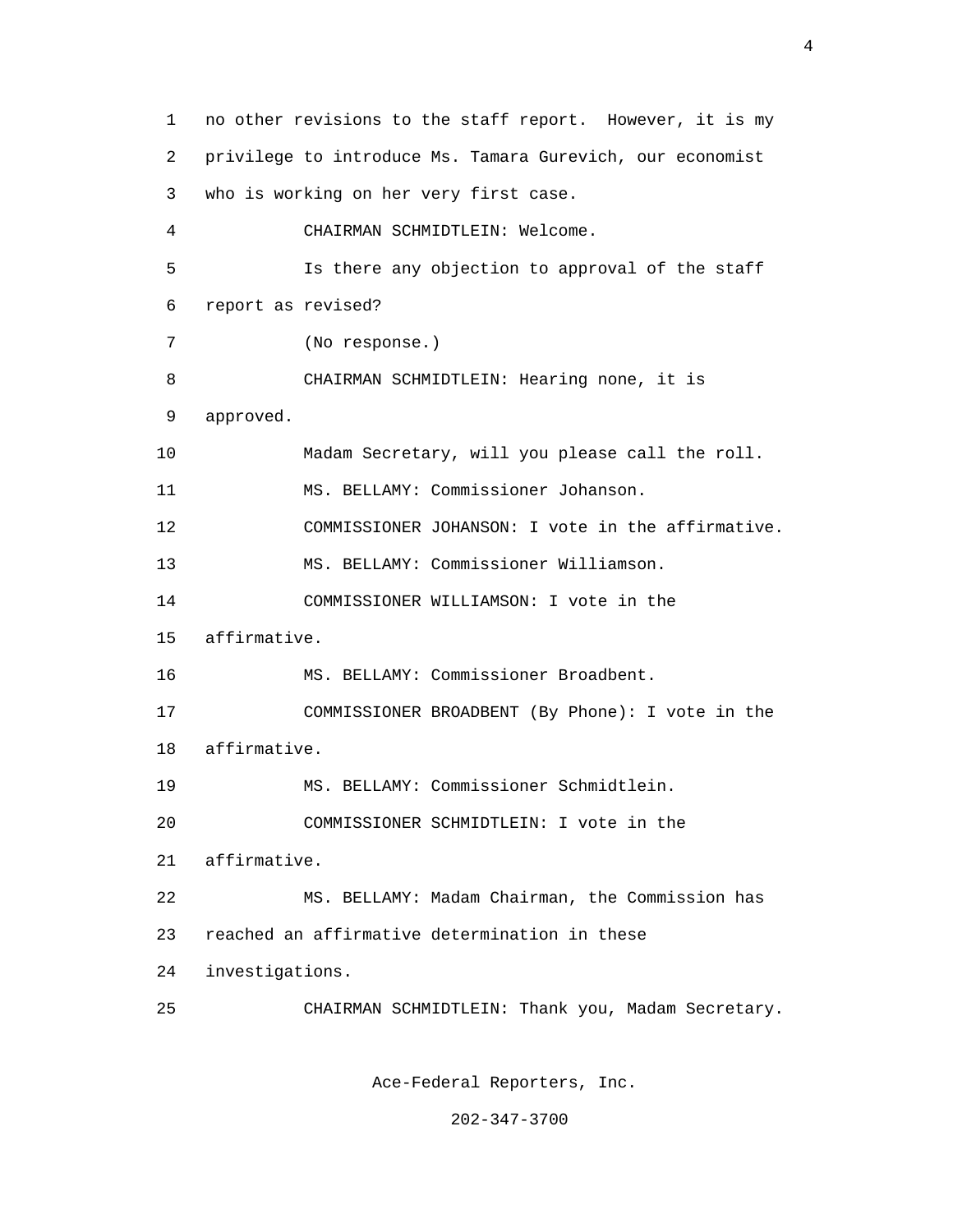| $\mathbf 1$    | Further information regarding these                         |
|----------------|-------------------------------------------------------------|
| $\overline{c}$ | determinations will be in the press release. Views of the   |
| 3              | Commission currently are scheduled to be completed and      |
| $\overline{4}$ | filed on November 28th, 2017.                               |
| 5              | Thank you again to all the staff who participated           |
| 6              | in these investigations. And seeing that there is no other  |
| 7              | business before the Commission, this meeting is adjourned.  |
| 8              | (Whereupon, at 11:02 a.m., Friday, November 17,             |
| 9              | 2017, the meeting of the Commissioners of the United States |
| 10             | International Trade Commission was adjourned.)              |
| 11             |                                                             |
| 12             |                                                             |
| 13             |                                                             |
| 14             |                                                             |
| 15             |                                                             |
| 16             |                                                             |
| 17             |                                                             |
| 18             |                                                             |
| 19             |                                                             |
| $20$           |                                                             |
| 21             |                                                             |
| 22             |                                                             |
| 23             |                                                             |
| 24             |                                                             |
| 25             |                                                             |

 $\sim$  5

Ace-Federal Reporters, Inc.